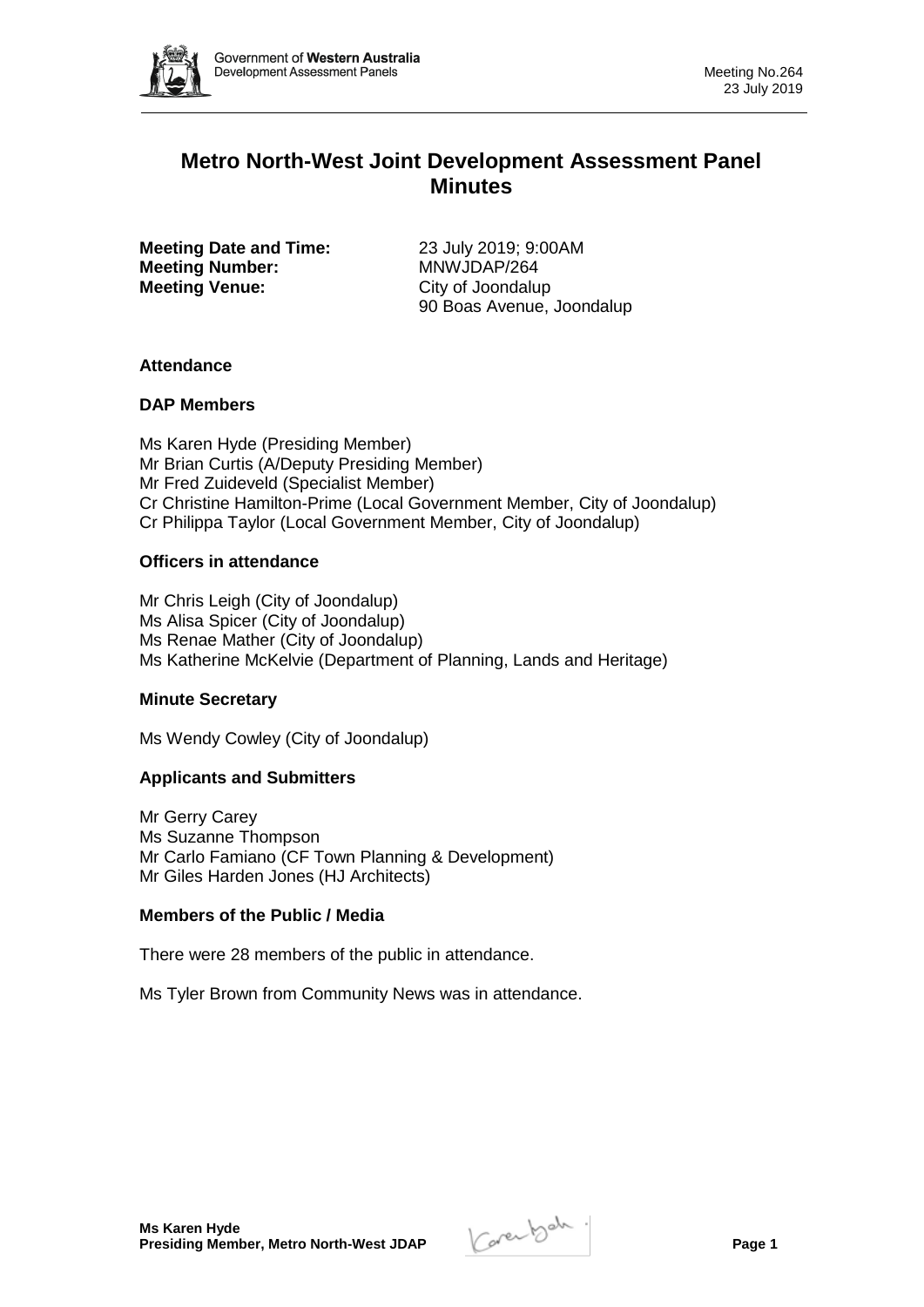

# **1. Declaration of Opening**

The Presiding Member declared the meeting open at 9.00am on 23 July 2019 and acknowledged the traditional owners and pay respect to Elders past and present of the land on which the meeting was being held.

The Presiding Member announced the meeting would be run in accordance with the DAP Standing Orders 2017 under the *Planning and Development (Development Assessment Panels) Regulations 2011*.

The Presiding Member advised that the meeting is being audio recorded in accordance with Section 5.16 of the DAP Standing Orders 2017 which states *'A person must not use any electronic, visual or audio recording device or instrument to record the proceedings of the DAP meeting unless the Presiding Member has given permission to do so.'* The Presiding Member granted permission for the minute taker to record proceedings for the purpose of the minutes only.

The Presiding Member advised that panel members may refer to technical devices, such as phones and laptops, throughout the meeting to assist them in considering the information before them.

### **2. Apologies**

Ms Sheryl Chaffer (Deputy Presiding Member).

### **3. Members on Leave of Absence**

DAP Member, Ms Sheryl Chaffer has been granted leave of absence by the Director General for the period of 22 July 2019 to 29 July 2019 inclusive.

#### **4. Noting of Minutes**

DAP members noted that signed minutes of previous meetings are available on the [DAP website.](https://www.dplh.wa.gov.au/about/development-assessment-panels/daps-agendas-and-minutes)

### **5. Declaration of Due Consideration**

All members declared that they had duly considered the documents.

#### **6. Disclosure of Interests**

DAP Member, Ms Karen Hyde, declared an impartiality interest in item 8.1. Taylor Burrell Barnett (TBB), the firm Ms Hyde is a consultant for, was appointed by the City of Joondalup in 2018 to advise on the future planning framework for the Housing Opportunity Areas. This work was completed at the beginning of 2019 and TBB is not engaged by the City currently on this project.

In accordance with section 6.2 and 6.3 of the DAP Standing Orders 2017, the A/Deputy Presiding Member determined that the member listed above, who had disclosed an impartiality interest, was permitted to participate in the discussion and voting on the item.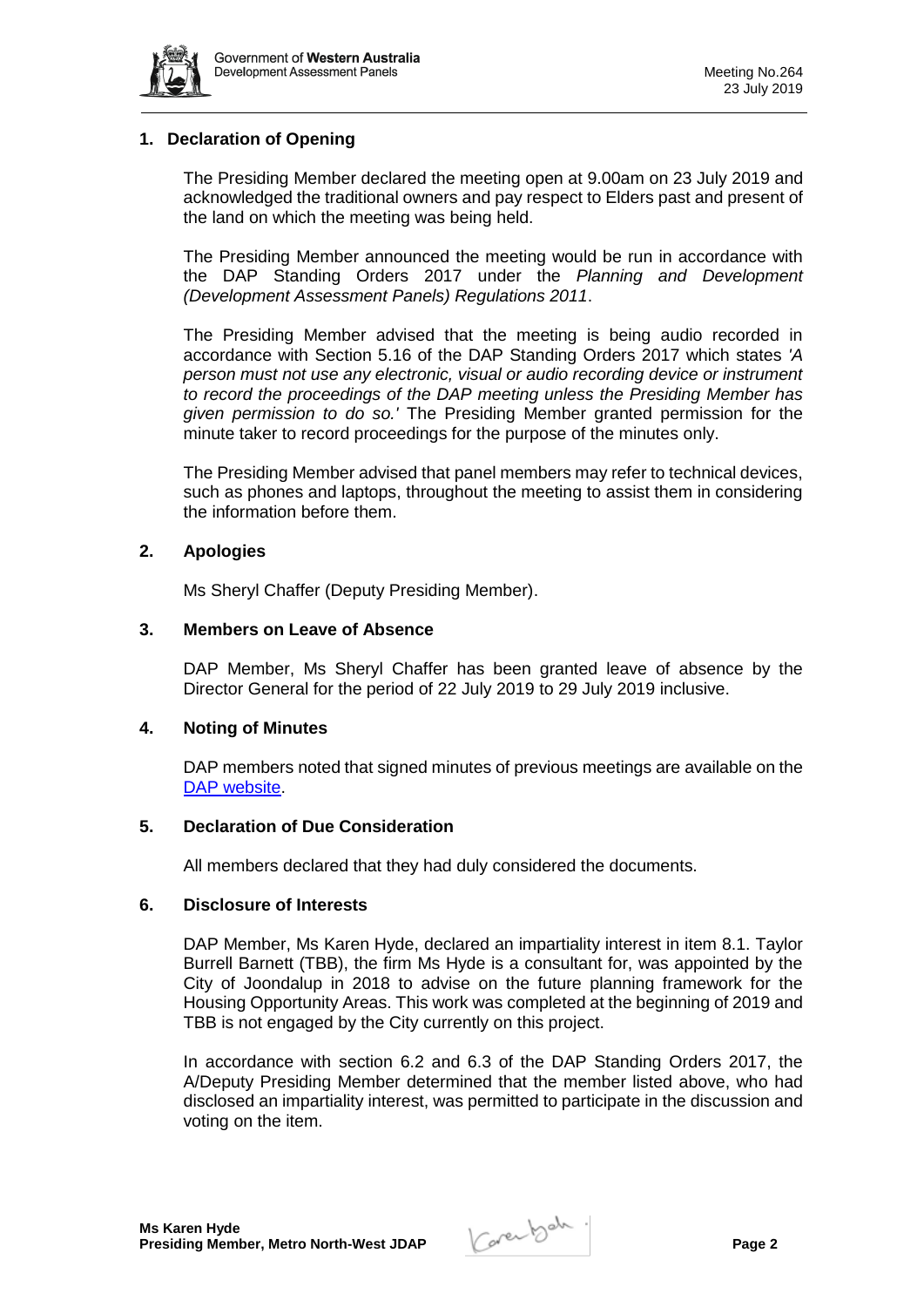

### **7. Deputations and Presentations**

- **7.1** Mr Gerry Carey addressed the DAP against the application at Item 8.1.
- **7.2** Ms Suzanne Thompson addressed the DAP against the application at Item 8.1.
- **7.3** Mr Carlo Famiano (CF Town Planning & Development) addressed the DAP in support of the application at Item 8.1 and responded to questions from the panel.
- **7.4** Mr Giles Harden Jones (HJ Architects) addressed the DAP in support of the application at Item 8.1 and responded to questions from the panel.
- **7.5** The City of Joondalup responded to questions from the panel in relation to the application at Item 8.1.

### **8. Form 1 – Responsible Authority Reports – DAP Application**

| 8.1 Property Location:   | Lots 104 and 105 (8 and 10) Brechin Court, |
|--------------------------|--------------------------------------------|
|                          | Duncraig                                   |
| Development Description: | 16 Multiple Dwellings                      |
| Applicant:               | <b>Harden Jones Architects</b>             |
| Owner:                   | Mr Heinrich Arnoldus Kuenen                |
| Responsible Authority:   | City of Joondalup                          |
| DAP File No:             | DAP/19/01557                               |

#### **REPORT RECOMMENDATION**

**Moved by:** Cr Christine Hamilton-Prime **Seconded by:** Cr Philippa Taylor

**Refuse** DAP Application reference DAP/19/01557 and accompanying plans (Attachment 2) in accordance with Clause 68 of Schedule 2, Part 9 of the *Planning and Development (Local Planning Schemes) Regulations 2015,* the *Metropolitan Region Scheme* and the provisions of the *City of Joondalup Local Planning Scheme No. 3,* for the following reasons:

- 1. The proposal does not satisfy the matters to be considered under clause 67(c), Schedule 2, Part 9 of the *Planning and Development (Local Planning Schemes) Regulations 2015*, as:
	- i. The proposal does not satisfy the *2.4 Side and rear setbacks* element objectives of State Planning Policy 7.3, as the setbacks do not provide adequate separation between neighbouring properties and the development does not provide an appropriate transition between sites with different intensity of development.
	- ii. The proposal does not satisfy *2.5 Plot Ratio* element objective of *State Planning Policy 7.3*, as building bulk and scale of the development is inappropriate for the existing and planned character of the area.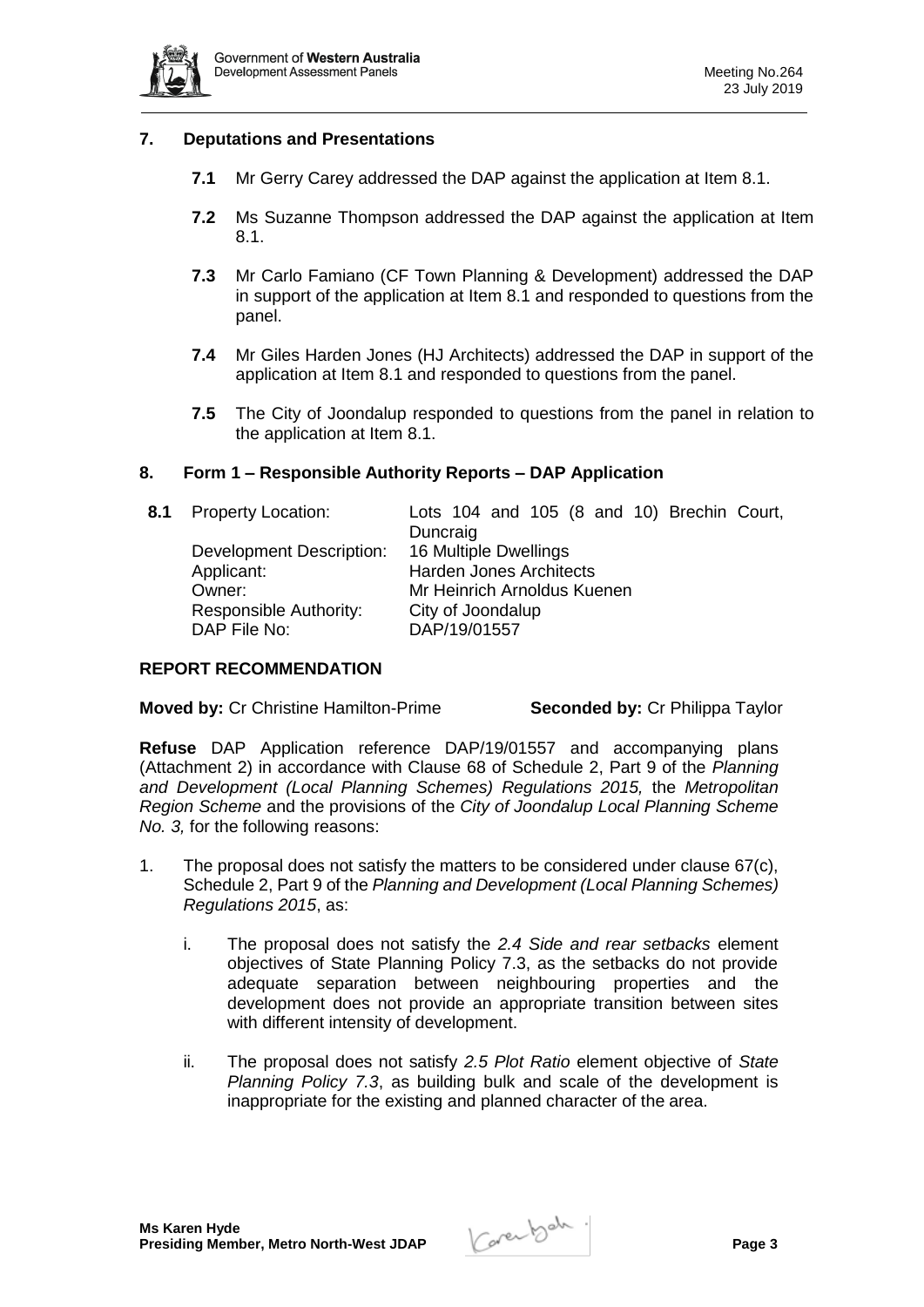

- iii. The proposal does not satisfy 2*.6 Building depth* element objectives of *State Planning Policy 7.3,* as it results in undue amenity impacts for future occupants due to the building depth not providing apartment layouts and room depths to optimise daylight and solar access, and built form is not appropriately articulated to allow sufficient access of daylight.
- iv. The proposal does not satisfy *2.7 Building separation* element objectives of *State Planning Policy 7.3,* as it results in undue impacts to residential amenity of neighbouring properties including visual privacy impacts and sunlight and daylight access.
- v. The proposal does not satisfy *3.2 Orientation* element objective of *State Planning Policy 7.3,* as the building form and orientation does not minimise overshadowing of open space of the neighbouring property.
- vi. The proposal does not satisfy *3.3 Tree canopy and deep areas* element objective of *State Planning Policy 7.3,* as inadequate measures have been taken to improve tree canopy (long term).
- vii. The proposal does not satisfy *3.4 Communal open space* element objectives of *State Planning Policy 7.3,* as the communal open space does not enhance or provide a high level of amenity for residents.
- viii. The proposal does not satisfy *3.5 Visual privacy* element objective of *State Planning Policy 7.3,* as the orientation and design of the building's windows do not minimise direct overlooking of private outdoor living areas of neighbouring sites.
- ix. The proposal does not satisfy *3.6 Public domain interface* element objectives of *State Planning Policy 7.3*, as there is an inappropriate transition between private and public domain and does not enhance the privacy and safety of residents.
- x. The proposal does not satisfy *3.9 Car and bicycle parking* element objective of *State Planning Policy 7.3,* as the provision of carparking is not appropriate for the site's location and the positioning of visitor car parking does not minimise negative visual and environmental impacts on amenity and the streetscape.
- xi. The proposal does not satisfy *4.1 Solar and daylight access* element objectives of *State Planning Policy 7.3,* as the development is not sited or designed to optimise the number of dwellings receiving winter sunlight via windows to habitable rooms.
- xii. The proposal does not satisfy *4.3 Size and layout of dwellings* element objective of *State Planning Policy 7.3,* as room designs do not facilitate good daylight access.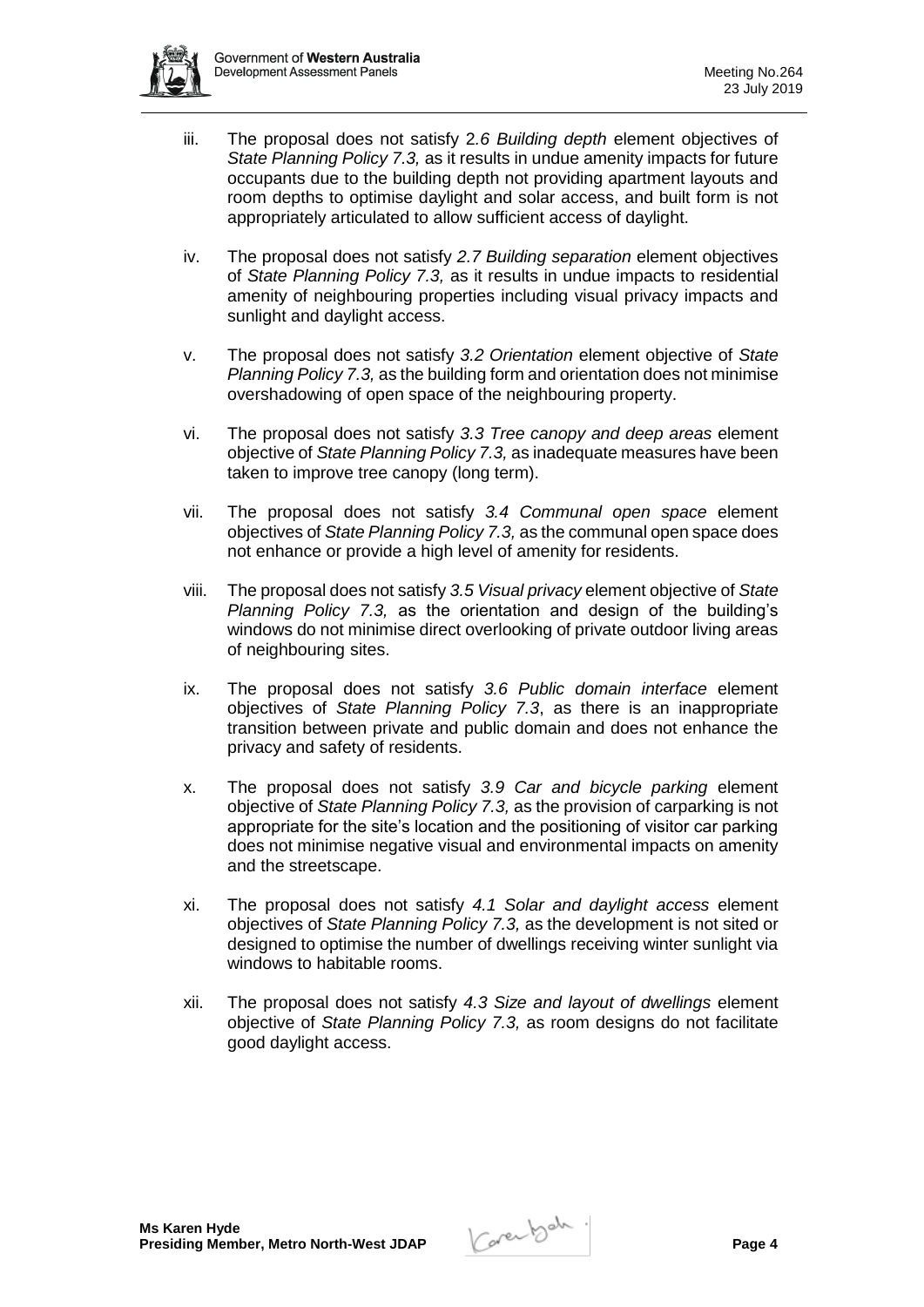

- xiii. The proposal does not satisfy *4.9 Universal design* element objective of *State Planning Policy 7.3,* as inadequate universal design features are provided for people living with disabilities or limited mobility and the design does not facilitate ageing in place.
- xiv. The proposal does not satisfy *4.12 Landscape design* element objectives of *State Planning Policy 7.3,* as insufficient landscaping is provided to enhance the streetscape, improve the visual appeal and comfort of open space areas, or provide an attractive outlook for habitable rooms.
- 2. The proposal does not satisfy the matters to be considered under clause  $67(m)$ , clause(p) and clause 67(u) of Schedule 2, Part 9 of the *Planning and Development (Local Planning Schemes) Regulations 2015*, as:
	- i. the bulk and scale of the development is not compatible with its setting particularly the relationship of development to development on adjoining land.
	- ii. Inadequate provision made for the landscaping of the land to which the application relates.
	- iii. Inadequacy of the development to provide means of access by older people and people with disability.

# **The Report Recommendation was put and CARRIED UNANIMOUSLY.**

**REASON:** In accordance with details contained in the Responsible Authority Report.

# **9. Form 2 – Responsible Authority Reports – Amending or cancelling DAP development approval**

Nil

# **10. Appeals to the State Administrative Tribunal**

The Presiding Member noted the following State Administrative Tribunal Applications -

| <b>Current Applications</b> |                             |                                           |  |  |
|-----------------------------|-----------------------------|-------------------------------------------|--|--|
| <b>LG Name</b>              | <b>Property Location</b>    | <b>Application Description</b>            |  |  |
| City of                     | Lot 96 & 97 (9 & 11)        | 13 Multiple Dwellings                     |  |  |
| Joondalup                   | Davallia Road, Duncraig     |                                           |  |  |
| City of                     | Lot 101 (191) Balcatta      | <b>Extension to the Existing Bunnings</b> |  |  |
| Stirling                    | Road, Balcatta              | Warehouse                                 |  |  |
| City of                     | Lot 90 (38) Geneff Street & | <b>Multiple Dwelling Development</b>      |  |  |
| Stirling                    | Lot 89 (59) Hertha Road,    |                                           |  |  |
|                             | Innaloo                     |                                           |  |  |

| <b>Finalised Applications</b> |                          |                                       |  |  |
|-------------------------------|--------------------------|---------------------------------------|--|--|
| LG Name                       | <b>Property Location</b> | <b>Application Description</b>        |  |  |
| City of                       | Portion of 9040 (34)     | <b>Mixed Commercial Centre (Iluka</b> |  |  |
| Joondalup                     | Kallatina Drive, Iluka   | Plaza)                                |  |  |